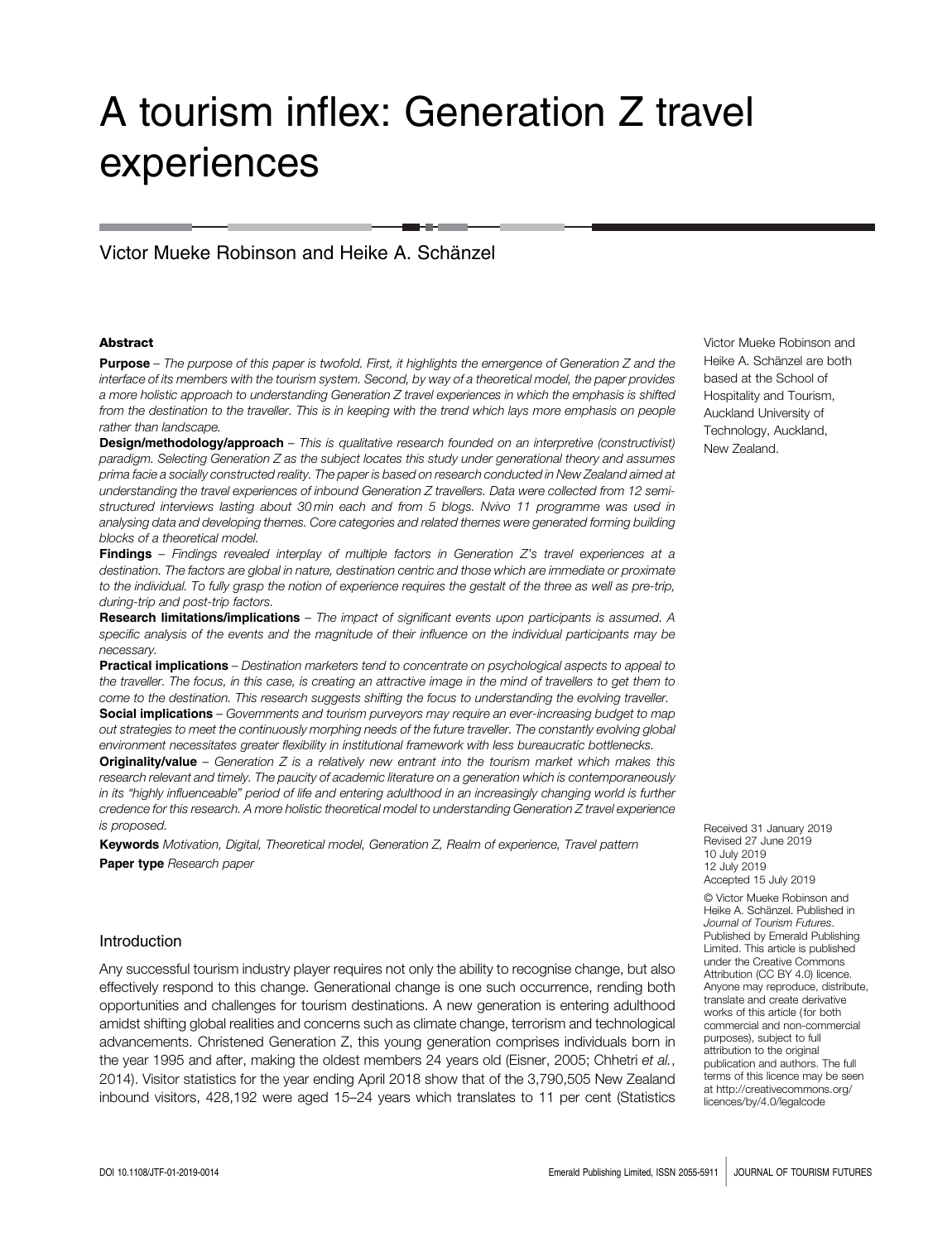New Zealand, 2018). A key element of a successful tourism industry is the ability to recognise and deal with change across a wide range of key factors and the way they interact (Dwyer et al., 2009). The key external drivers of global change are economic, political, environmental, technological, social and demographic.

Demographic changes can affect tourism directly or indirectly (Grimm et al., 2009). Direct impacts relate to demand (volume and structure) and the labour market (number of workers and their qualification) while the indirect impacts relate to jobs within the tourism industry, and tourism services. Demography is, therefore, a key driver for future tourism demand (Yeoman et al., 2013). Exploring demographic trends allows important change agents, on both the supply side and the demand side of tourism to be highlighted and discussed (Dwyer et al., 2009). The future growth of tourism will depend to some extent on how well the industry understands the social and demographic trends influencing traveller behaviour (Moscardo et al., 2010). Destinations and individual operators that make decisions on the supply side without matching them to changing travellers and traveller needs suffer "strategic drift", a phenomenon which occurs when strategy gradually deviates from addressing the forces in the external environment with a clear direction (Dwyer et al., 2009).

While numerous market surveys biased towards effective marketing and advertising have been conducted on Generation Z, a dearth of academic literature has been noted. It is only recently that Generation Z literature is beginning to appear in tourism academic journals. The recent special issue on Millennials and Generation Z in Journal of Tourism Futures is one such contribution (Corbisiero and Ruspini, 2018). This may be attributed to the fact that the oldest members of this generation have only recently attained legal age of adulthood and can travel independently. In addition, they no longer require parental consent to participate in research. The USA and Western Europe predominate in generation-based studies, thus creating a gap in other regions. Based on research of New Zealand inbound Generation Z travellers, this paper provides a lens through which the generation's travel experiences can be understood. It is a contribution to the body of knowledge from which future studies can borrow. In addition it provides, by way of a theoretical model, a more holistic approach and deeper insights into Generation Z travel experiences in which emphasis is shifted from the destination to the traveller.

Whereas Phillimore and Goodson (2004) have deemed typology studies insufficient on insights into the complexities of tourism interactions at experiential and emotional level, this research prods into the multiple facets and levels of experience thus unearthing the all encompassing psychological, physiological and spiritual levels. Several shifts in focus are presented in this research:

- 1. from an erstwhile "destination-centric" model to a "traveller-centric" model thus focusing more on the "experiencer" (O'Dell, 2007);
- 2. from market research and surveys orientation to an academic orientation; and
- 3. from a unilateral (Managerialist) coverage to a multi-dimensional/cross-disciplinary coverage (Echtner and Jamal, 1997; Hollinshead, 2004).

The study goes back to more of the roots of generational theory in sociology and psychology. The aim of this research is to understand the travel experiences of New Zealand inbound Generation Z by examining their travel patterns, attitudes and travel motives. The possible factors shaping these experiences are identified.

The next section explores the context of life for Generation Z. This is followed by some projections and economic value of the generation. In the literature review the Generation theory is explored and so is the experience. The research methodology is then presented with findings being discussed thereafter. The main contribution of this research, a theoretical model is then explained along with implications and recommendations.

# Generation Z in context

Generation Z is mostly the off-Spring of Generation X and has been raised during changes occasioned by the internet, smartphones, laptops, freely available network and digital media (Tulgan, 2013). Elsewhere they have been called "postmillennial", "centennials", "pivotals" or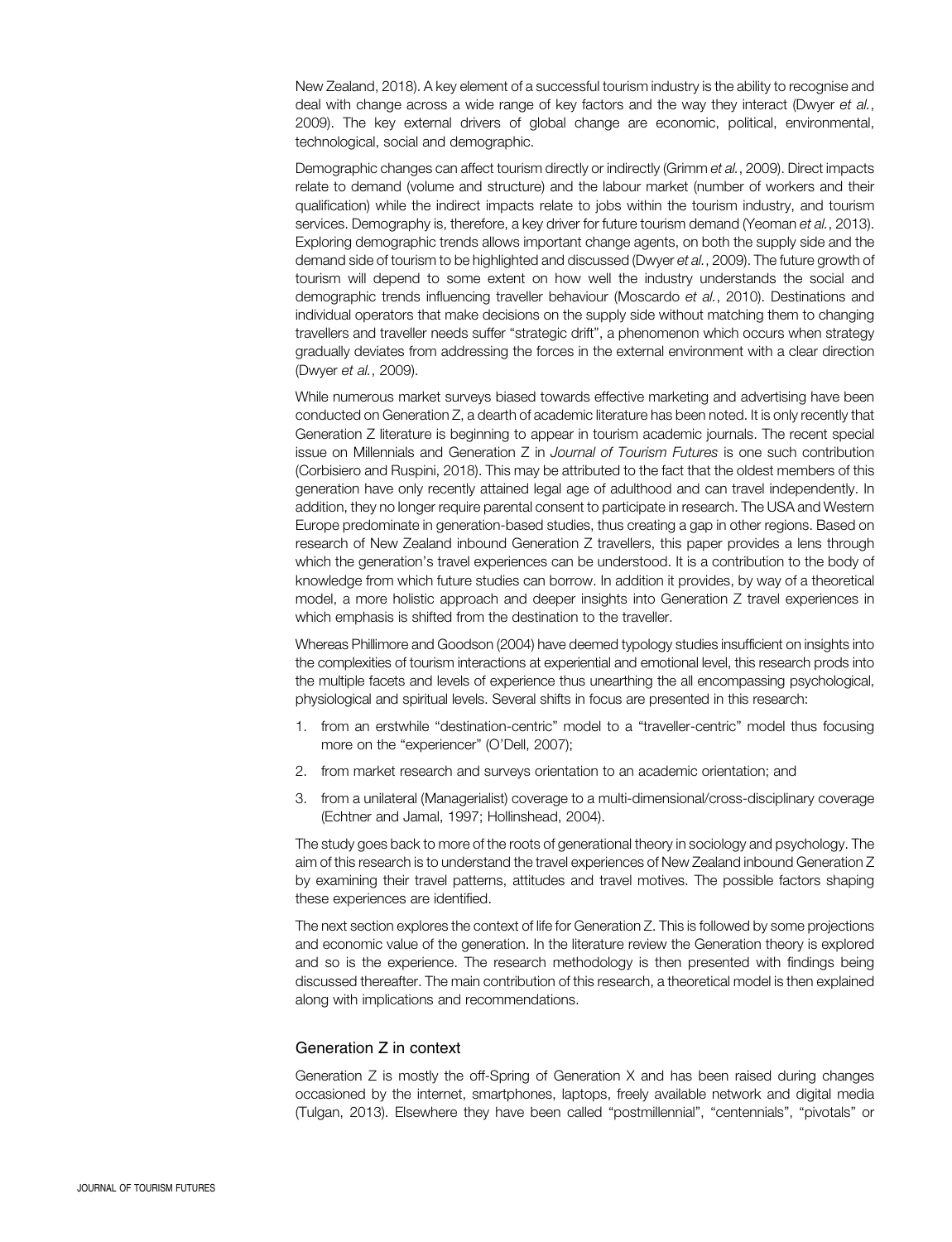"digital natives" among other tags (Grail Research, 2011; Southgate, 2017). Noting that the most common name used for this group is Generation Z, Hertz (2016) tags them Generation K after the fictional character "Katniss Everdeen", the determined heroine of the Hunger Games. This is attributed to their view of the world as one of perpetual struggle, characterised by inequality and harshness. In her 18 months interviews of 2,000 teenagers in the UK and USA, Hertz (2016) notes that this generation feels profoundly anxious and distrustful. This can be attributed to the fact that the generation developed their personalities and life skills in a socio-economic environment marked by chaos, uncertainty, volatility and complexity (Sparks and Honey, 2014). They have come of age in an era of economic decline, increased inequality, job insecurity and social media presence. As argued by Read and Truelove (2018), Generation Z has never known a world without war and terrorism and as such they crave safety and financial security.

Although some other generations, such as the First World War and the Second World War generation cohorts lived through war, no generation before has been exposed to war and terrorism 24/7 through the internet and social media. Similarly, Seemiller and Grace (2016) have identified connectivity, information at the fingertips, creative entrepreneurship, diversity and social justice, fear of disaster and tragedies and economic hardships as some of the common events constituting the context for this generation. A further list is offered by Read and Truelove (2018) to include recession, ISIS, Sandy Hook shooting, marriage equality, the first black president of USA and the rise of populism. Instructively, Generation Z members have developed coping mechanisms. They are considered to be highly educated, creative and innovative and able to multi-task in an increasingly changing environment (Corbisiero and Ruspini, 2018).

# Generation Z and the economic value

In the USA, Generation Z makes up a quarter of the population. The generation contributes US \$44bn to the American economy and influences US\$600bn in family spending (Sparks and Honey, 2014; Ketchum, 2015; Southan, 2017). It is further projected that by 2020 the generation will account for one-third of the USA population and will become the most powerful spenders representing 40 per cent of consumers in the USA, Europe and BRIC (Brazil, Russia, India and China). In tourism and travel, Generation Z is considered an incredibly important cohort (Barnes, 2018). This, Paul Redmond, a generation cohort expert observes, is due to several factors; first is their powerful influence on family holidays as their parents opt to consult them prior to booking trips. Second, is their preference for experiences rather than possessions thus increasing their propensity to travel in search of "fun experiences". Furthermore, it is observed that they are open-minded, bucket-list oriented and look for off-the-beaten path locations (Expedia, 2017). Consequently, they can be expected to seek out remote places and engage in numerous travels/ activities. Southan (2017) has further noted that Generation Z members are budget conscious travellers and usually start off their travel without a set destination in mind.

Born into a digital age and with increasing international travel, this young generation is likely to transform tourism and destinations. Indeed, it has been argued that "Fordian" (mass) tourism may no longer provide destinations with requisite competitiveness in the face of new tourism (Stănciulescu et al., 2011). The implication is that destinations relying on mass tourism characterised by an ageing demography will find it increasingly difficult to operate profitably in an environment characterised by an emerging and more contemporary form of tourism comprising youth and youthful travellers. This envisaged demographic change represents an important phenomenon which may pose both opportunities and challenges for the development of tourism and destinations (Bernini and Cracolici, 2015). Generation-based research that identifies different groups of consumers and their specific needs and desires is therefore important (Chhetri et al., 2014). Recent findings, for instance, indicate that the less technologically enabled tourism destinations can benefit by employing contemporary principles and practices to meet the needs of the new generation of tourists who seek rich digital and gamified tourism experiences (Skinner et al., 2018).

The importance of this generation and the wider youth market lies in the fact that it represents the market of the future (Vukic et al., 2015). From an academic perspective, it is to be expected that as the generation matures and takes centre stage as adults more research will be conducted and published.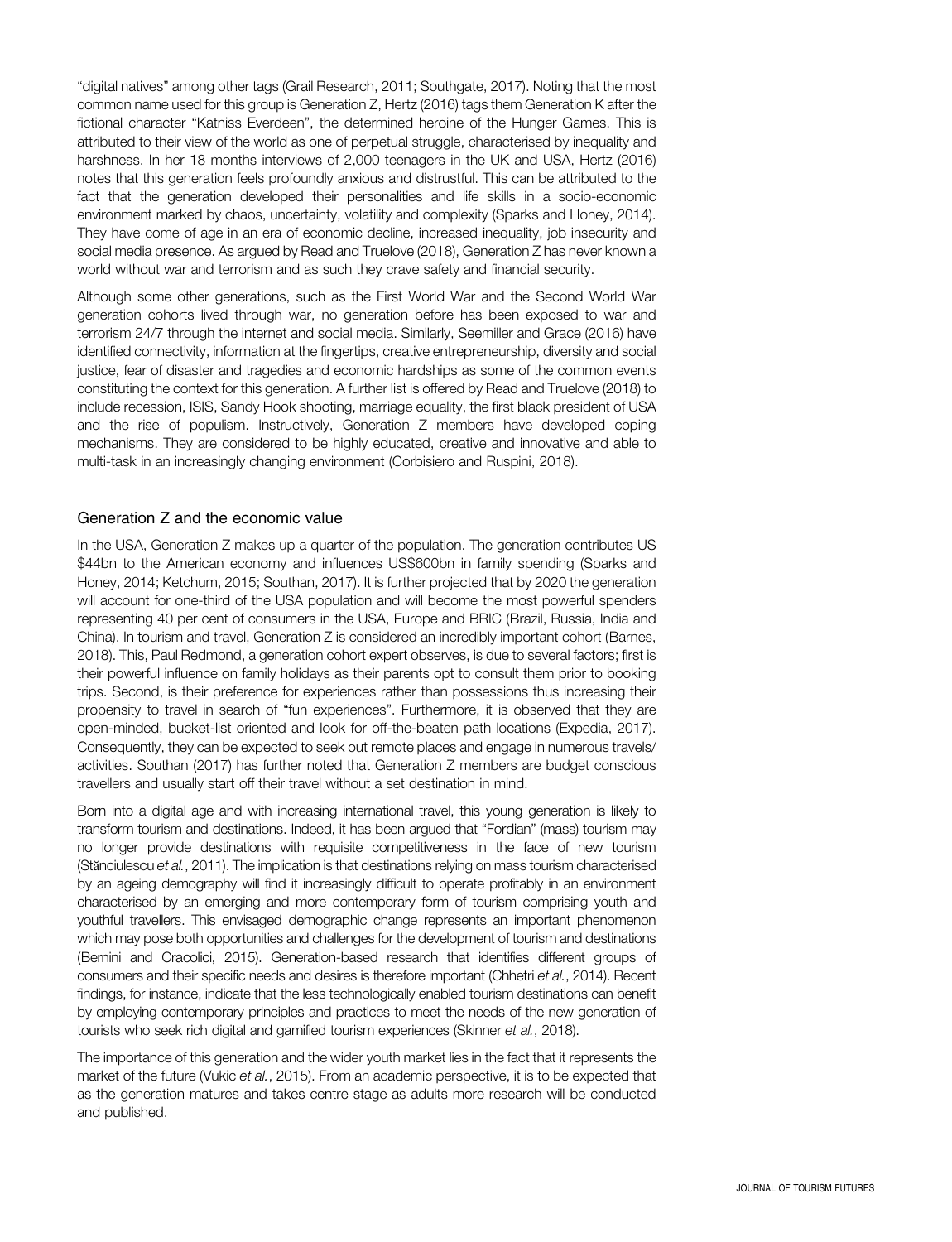# Generation theory

Generation cohorts have been widely explored. Despite the extensive research, there are differing opinions as to the historical location of any particular generation and what they are to be referred to as. There, however, exists some consensus on what generations are like as explained in Manheim's concepts of generation actuality and generation unit (Donnison, 2007). Extant generation cohort studies have focussed on mapping consumption patterns so as to develop effective marketing strategies (Rentz et al., 1983; Holbrook and Schindler, 1989; Schuman and Scott, 1989; Schewe and Noble, 2000; Schewe and Meredith, 2004). This, it would seem, deviates from the theory's "ancestral roots" in sociology and psychology. This research incorporates socio-cognitive thought.

Recent years have seen an increase in generational analysis in the tourism literature (Beldona et al., 2009; Huh and Park, 2010; Li et al., 2013; Pennington-Gray et al., 2003). Studies on lifelong travel patterns have concluded that a greater use of cohort analysis is needed to examine changes in travel behaviour (Oppermann, 1995). Gardiner et al. (2014) indicate that future travel behaviour will differ between the generations. Therefore, there is an implied necessity for continuous studies and research on each generation in order to effectively respond to the needs and demands of each of them. This research on Generation Z is a contribution to this demand.

# Experience in tourism

In English, the word experience refers both to lived experiences as well as to the knowledge and expertise gained over time as a result of lived experiences (Duerden et al., 2015). A distinction is made between experience as a noun and experience as a verb. A further distinction is made between two German words for experience; "Erlebnis" and "Erfahrung" (Larsen, 2007; Cutler and Carmichael, 2010). Larsen notes that both these words are applicable to tourism in that tourists participate in events while travelling and also accumulate memories from the trips. Elsewhere, Schmitt (1999) defines experience as the triggered stimulations to the senses, the heart and the mind occurring because of encountering, undergoing or living through situations.

Beyond the definitional lacuna, however, experience is a widely studied phenomenon across disciplines. In tourism, the concept of experience is considered important for a destination's competitiveness ( Jensen et al., 2015). Tourist experience studies vary in approach and perspectives with concentration being on a social science approach and a management/ marketing approach (MacCannell, 1973; Lee and Crompton, 1992; Quan and Wang, 2004; Volos, 2009). Experience has been viewed as an interaction between destinations as the "theatres" and tourists as the "actors" (Stamboulis and Skayannis, 2003). The tourism industry is considered a player in generating, staging and consuming of experiences through manipulation of place and presentation of culture (O'Dell, 2007; Cutler and Carmichael, 2010). However, it has also been suggested that places do not attract people, nor do they push people away (Larsen, 2007). Consequently, the author opines, that studies should concentrate on individuals engaged in or about to engage in tourism. The argument shifts the locus of experience and experiencing to the tourist/traveller. Indeed, in his observation, Uriely (2005) notes a shift from tourism's displayed objects being the determinants of experience to the tourist's subjective negotiation of meaning being the determinant.

This research regards Larsen and Uriely's suggestions that the individual is the arena of experience. Experience is realised by the individual and can, therefore, be viewed as subjective. In this regard, experience is a reality bound within the person and not an externality. Similarly, this research holds that travel is more about the person and his/her experiences rather than about places and things (King, 2002; Morgan, 2010). Consequently, and as suggested by King (2002) the focus of destination marketing organisations should increasingly shift from promoting physical features of the destination to being more traveller centric. Equally important is that while some literature narrows experience to occurrences at the destination, this research incorporates the gestalt of pre-trip, during trip and after trip in the discourse on experiences. The research underscores the necessity of a multi-dimensional and multidisciplinary analysis of experience in tourism.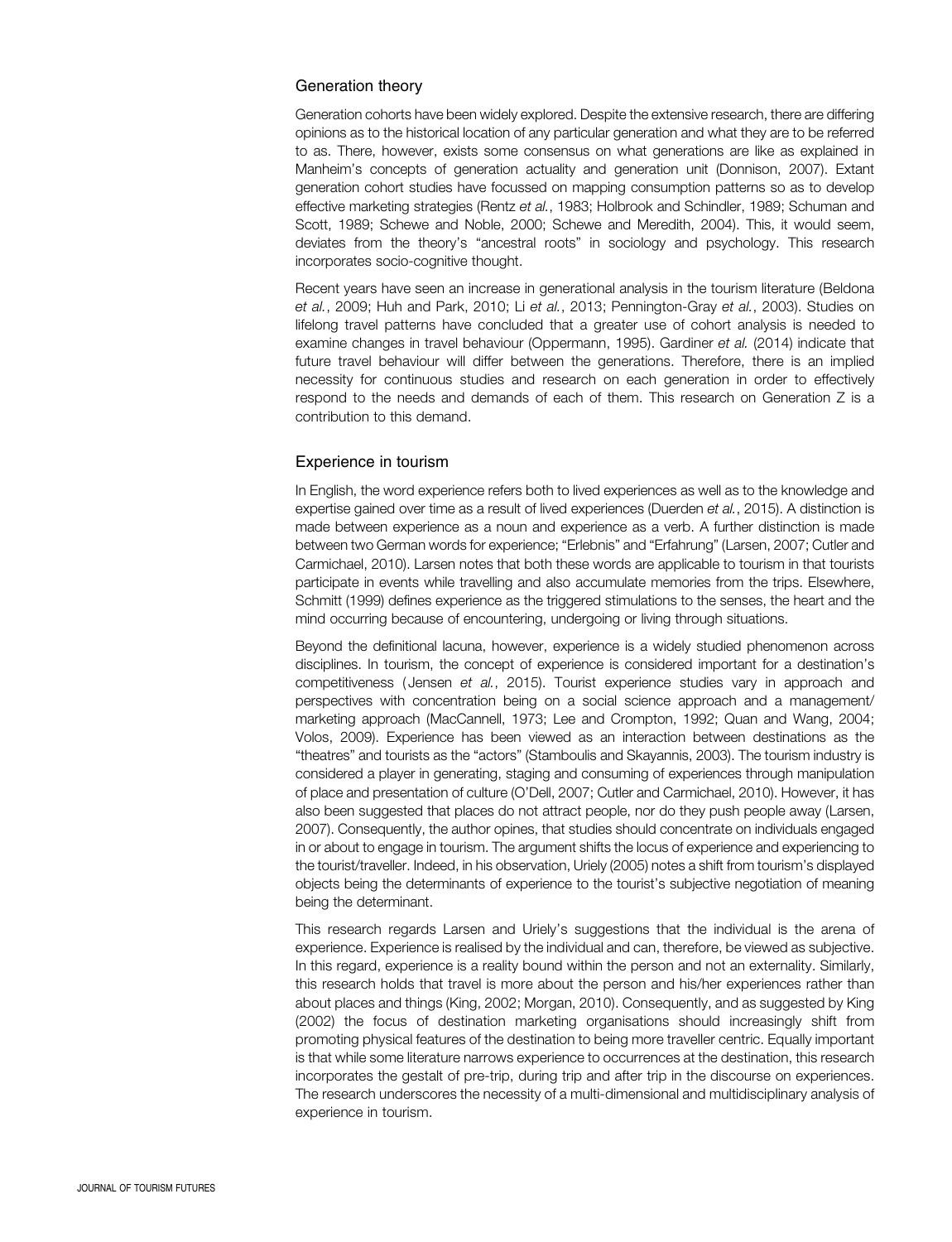# Methodology/methods

An interpretivist paradigm underpins this study. This fits with the more sociological and subjective approach taken. Two methods were used to gather data; 12 interviews, and 5 blogs. These methods and approaches were considered reality-aware and context-appropriate (Hollinshead, 2004) in that Generation Z has grown up in a digital environment, thus making use of online platforms to communicate a norm. Increasingly, social media and blogging have become avenues to post and share experiences and life happenings. Therefore, these platforms are a source of potentially rich data. In addition, the methods complement each other. The blogs helped in overcoming limitations of time, space and individuals' biases; factors which are endemic to face-to-face interviews. Interviews ameliorated the absence of personal cues in blogs.

Recruitment of face-to-face participants was through publicly displayed posters bearing the researcher's contact details. These were displayed in accommodation facilities where young people frequent as well as by the researcher on the streets. In addition, the referral method – snowballing was applied. For blogs, the process involved the use of search engines such as Google and Explorer. By using key search words such as tourism blogs/bloggers, travel blogs, youth travel blogs and generation Z bloggers/blogs, several blogs were identified from numerous options. Two criteria suggested by Hookway (2008) – diary style blogs and availability of search function according to location were utilised to shortlist the blogs. Eventually, five blogs were selected.

Elimination process followed to ensure that selected blogs entries were by persons within the correct age bracket and who visited New Zealand. Some bloggers were forthright with their age while for some key "give-away" information was used. An example is a participant who posted that she bought a 1997 car and added "it is older than me but runs very good". Only participants born after 1995 and above 18 years of age were selected. Interviews were digitally recorded and later transcribed verbatim. The transcripts were saved in Microsoft word format and later uploaded to NVivo 11 programme for coding and analysis. For blogs, data were directly copied from the online entries and pasted on a word document. The documents were formatted to an acceptable standard and uploaded to Nvivo 11 programme for coding and analysis. Six steps were used in this process as shown in Figure 1.

The steps involved data collection, transcribing, back and forth reading of the transcribed and copied data. Codes (referred to as nodes in Nvivo 11) were assigned and later developed into initial themes within which codes were now clustered (referred to as parent and child nodes, respectively, in Nvivo 11). The codes were then assigned more meaningful categories. Step 6 explored the categories to form core categories which are the building blocks of theory (Goulding, 1998). The process yielded nine categories. These were re-assigned to form six core categories. While four of the categories (travel patterns, destination profile, reasons for travel and identity) are common in available literature, two are unique to this research; context and realm of experience. The six core categories and their corresponding themes represent a lens through which travel experiences of Generation Z can be understood.



# Figure 1 Coding process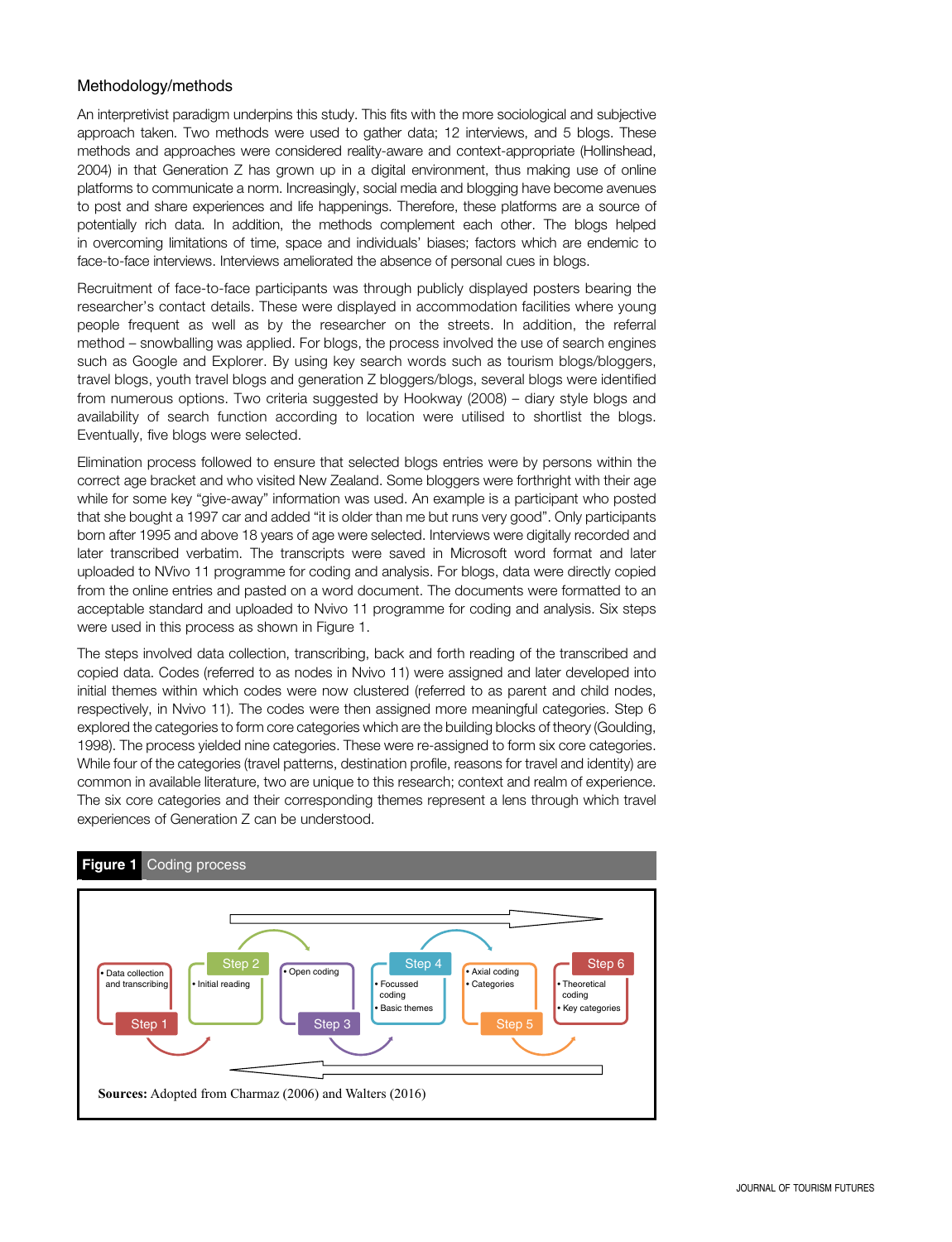#### Findings and discussion

Of all the participants 13 were female, while 4 were male (see Table I). In total, seven nationalities are represented. Seven participants are from Germany, two from the USA, two from the Netherlands, two from France, two from Luxembourg, one from Iceland and one from England.

Table II presents the six categories and their related themes. Column three provides a more meaningful interpretation associated with each category/themes. It is the synthesis of the interpretations that forms the basis of the theoretical model and thus, an overall of understanding of Generation Z travel experiences.

#### Travel patterns

The themes related to the core category, travel patterns, are accommodation, activities, places visited, transport and travel profile. These are interpreted as services/destination interfaces and travel career. Destinations are an arena of multiple interactions to a tourist. The tourists/travellers interface with the destination through engaging with the spaces, places, cultures, facilities and systems at the destination (Wearing and Foley, 2017). These contribute to the experiences of the participants. A poor interaction with the above services may lead to an overall negative experience at the destination (Morgan et al., 2010). Several factors were found to influence the choice of service. These included affordability and budgets, convenience and accessibility to these services, the flexibility of the travel plans but also serendipity. Participant 13 blogged – "After the fair we went to the harbour where someone proposed us a tour on his sailing boat.

|                                |        | Table I Demographic profile of New Zealand inbound Generation Z participants |                   |                                              |                                 |                         |                                                                                                               |
|--------------------------------|--------|------------------------------------------------------------------------------|-------------------|----------------------------------------------|---------------------------------|-------------------------|---------------------------------------------------------------------------------------------------------------|
| Participant DOB Gender Country |        |                                                                              | Length of<br>stay | Accommodation Transport                      |                                 | <b>Budget</b><br>(NZ\$) | Reason for travel                                                                                             |
| 1                              | 1999 F | Germany                                                                      | 3 months          | Hostel and<br>flatting                       | Bus and walking                 | 8,500                   | Internship, Exploration, to see the<br>landscape and to discover self                                         |
| 2                              | 1999 F | Germany                                                                      | 3 months          | Host family and<br>camping                   | Train and walking               | 12,000                  | Internship and exploration                                                                                    |
| 3                              | 1996 F | The Netherlands 3 months                                                     |                   | Hostel and<br>camping                        | Hitchhiking and<br>hired car    | 3,500                   | Break, new discoveries, scenery<br>and culture                                                                |
| 4                              | 1996 F | France                                                                       | 6 weeks           | Camping                                      | Hired car                       | 3,500                   | Break, get away and exploration                                                                               |
| 5                              | 1999 F | Germany                                                                      | 6 months          | Car and<br>camping                           | Own car                         | 6,900                   | Nature, norm                                                                                                  |
| 6                              | 1998 M | Germany                                                                      | 6 months          | Car and<br>camping                           | Own car                         | 6,900                   | Nature and break                                                                                              |
| 7                              | 1999 M | Germany                                                                      | 6 months          | Dorm and in<br>their car                     | Own car                         |                         | Visit far-flung destination, get away<br>from Winter, nature                                                  |
| 8                              | 1997 M | Germany                                                                      |                   | 12 months Hostel, van and<br>friend's family | Own van                         | 13,700                  | Touring around                                                                                                |
| 9                              | 1996 F | England                                                                      | 8 months          | Family and<br>hostel                         | Bus, train, boat<br>and own car | 3,700                   | Visit family, freedom, experience NZ                                                                          |
| 10                             | 1998 M | <b>USA</b>                                                                   | 6 months          | Hostel and<br>flatting                       | Taxi and<br>skateboarding       | 3,300                   | Independence, visit far place,<br>personal development, watched<br>hobbit and wanted to see this<br>landscape |
| 11                             | 1999 F | Germany                                                                      | 2 months          | Farm housing                                 | Hitchhiking                     | 9,500                   | Break, Independence, visit far land                                                                           |
| 12                             | 1995 F | France                                                                       | 1 month           | Farm housing,<br>shared car                  | Hitchhiking and<br>Uber         | 6,900                   | Visit far land, see landscape                                                                                 |
| 13 (Blog)                      | 1998 F | Luxembourg                                                                   | 9 months          | Hostel, camping Own car<br>and host families |                                 |                         | Unspecified Tour and explore                                                                                  |
| 14 (Blog)                      | 1998 F | Luxembourg                                                                   | 6 months          | Hostel, camping<br>and host families         | Own car                         |                         | Unspecified Tour and explore                                                                                  |
| 15 (Blog)                      | 1997 F | Iceland                                                                      | 8 weeks           | Host family                                  | Unspecified                     |                         | Unspecified Tour and explore                                                                                  |
| 16 (Blog)                      | 1995 F | The Netherlands 3 months                                                     |                   | Hostel, hotel,<br>camps                      | Own car - shared                |                         | Unspecified Tour and explore                                                                                  |
| $17$ (Blog)                    | 1999 F | <b>USA</b>                                                                   | 13 days           | <b>Hotels</b>                                | Flight, walking                 | 6,500                   | Tour, excursions, group travel                                                                                |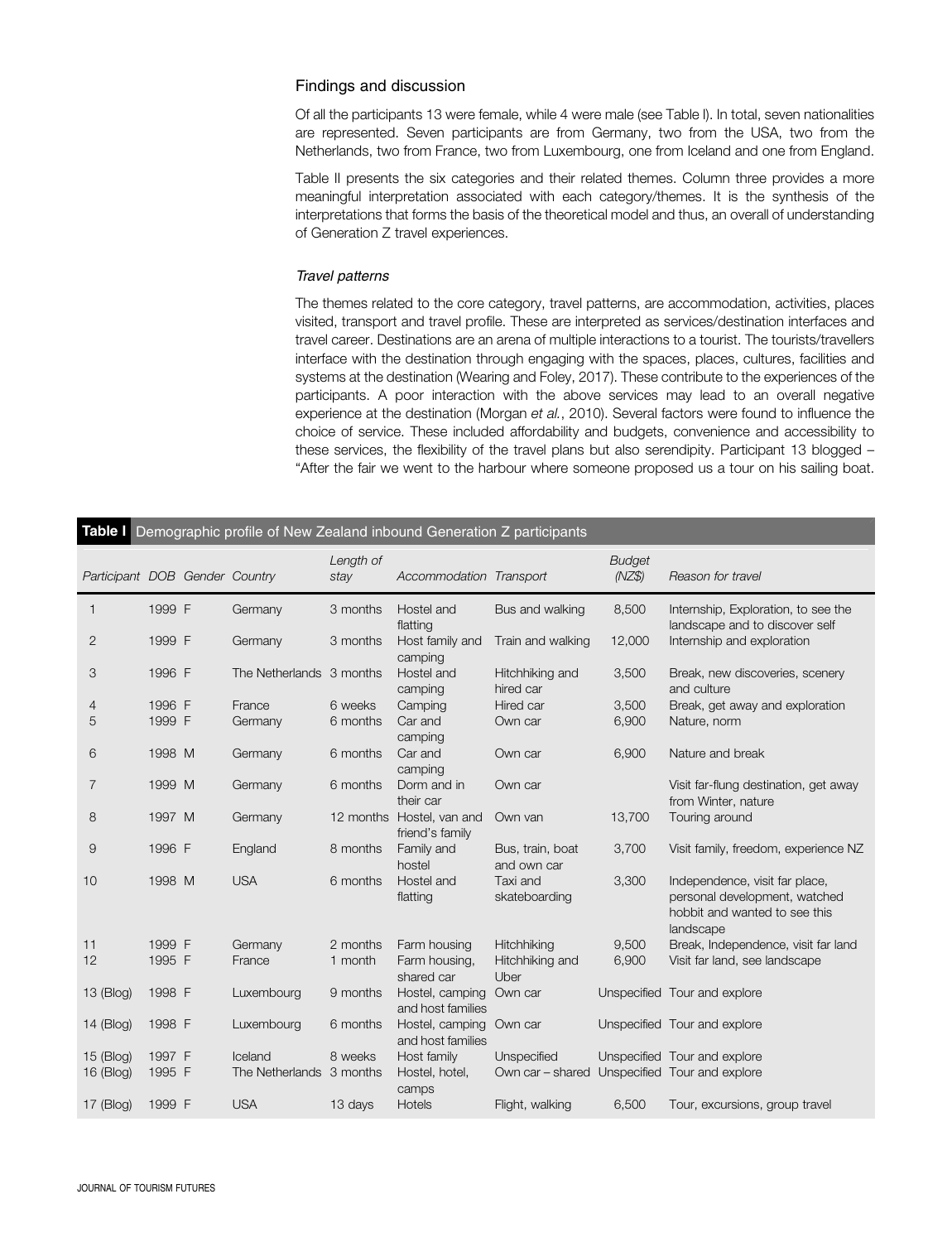| <b>Core categories</b>     | <b>Related themes</b>                                                                       |  | Interpretation                                                                                  |  |  |
|----------------------------|---------------------------------------------------------------------------------------------|--|-------------------------------------------------------------------------------------------------|--|--|
| <b>Travel pattern</b>      | Accommodation<br><b>Activities</b><br>Places visited<br>Transport<br>Travel career/profile  |  | Services (Destination interfaces)<br><b>Travel career</b>                                       |  |  |
| Reasons for travel         | Adventure and novelty<br><b>Attractions</b><br>Escapism<br>Norm<br>Internship               |  | Intrinsic<br>Extrinsic                                                                          |  |  |
| Context                    | Global factors<br>Socio-political factors<br>ICT                                            |  | Macro-level factors<br>Glocal (Destination) level factors<br>Linkage                            |  |  |
| Identity                   | Definition and self<br>Generational differences<br>Future                                   |  | Persona (Generation Z individual)                                                               |  |  |
| <b>Destination profile</b> | <b>Destination image</b><br>Attractions and facilities<br><b>Expectations and appraisal</b> |  | <b>Destination influences</b>                                                                   |  |  |
| Realm of experience        | Sensory/senses<br>Emotional/mind<br>Spiritual/meaning                                       |  | Physiological<br>Psychological<br>Spiritual                                                     |  |  |
| Influencing factors        | <b>Global factors</b><br><b>Destination factors</b><br>Immediate factors                    |  | Global forces/influences<br><b>Destination forces/influences</b><br>Immediate forces/influences |  |  |

We couldn't resist". Participant 3 said of her travels that – "the plan is to have no plan". Majority of the participants planned to take up temporary work to supplement their travel budget Participant 12 blogged – "I worked there 2-3 hours a day for accommodation".

On travel career, it was observed that most of the participants had toured other countries or were en-route to other destinations. Generation Z are keen on multi-destination travel. However, travel was not without constraints and setbacks at times. These may well be described by categories provided by Dellaert et al. (1998) and Hägerstrand (1970) as thus:

- 1. authority constraints which are imposed by law or institutions as noted by Participant 8 "I think the rules here are too strict because I am not used to strict alcohol rules and also prices for alcohol";
- 2. coupling constraints which relate to family, friends and colleagues; and
- 3. capability constraints which are caused by availability of travel options and/or resources such as money.

# **Context**

In this research, participants were drawn from seven different nationalities. The implications of this from a generation cohort perspective are varied. First, it could be argued that each participant would exhibit unique characteristics, values and behaviours because of the unique circumstances within their own country. This, it can be said will differ from a participant from a different nation where he or she experiences a different set of circumstances. Participant 7 notes – "In Germany lots of people go to New Zealand". Participant 3 said – "New Zealand is a new country, in Europe we are like more old country so we had time to develop". In these examples it can be said that the participants' views and behaviours are influenced by their context of life. The context within which travel behaviour of any group occurs is important to understanding the behaviour (Wilson et al., 2008). These contexts include historical, temporal, institutional, social, global and cultural. Similarly, Jennings (2010) notes that evaluation of tourism experiences requires a consideration of local, glocal, national and global environment.

A study of Millennials by Bernardi (2018) supports this view. In the study, differences relating to country of origin were observed. The Chinese were found to be the largest spenders, while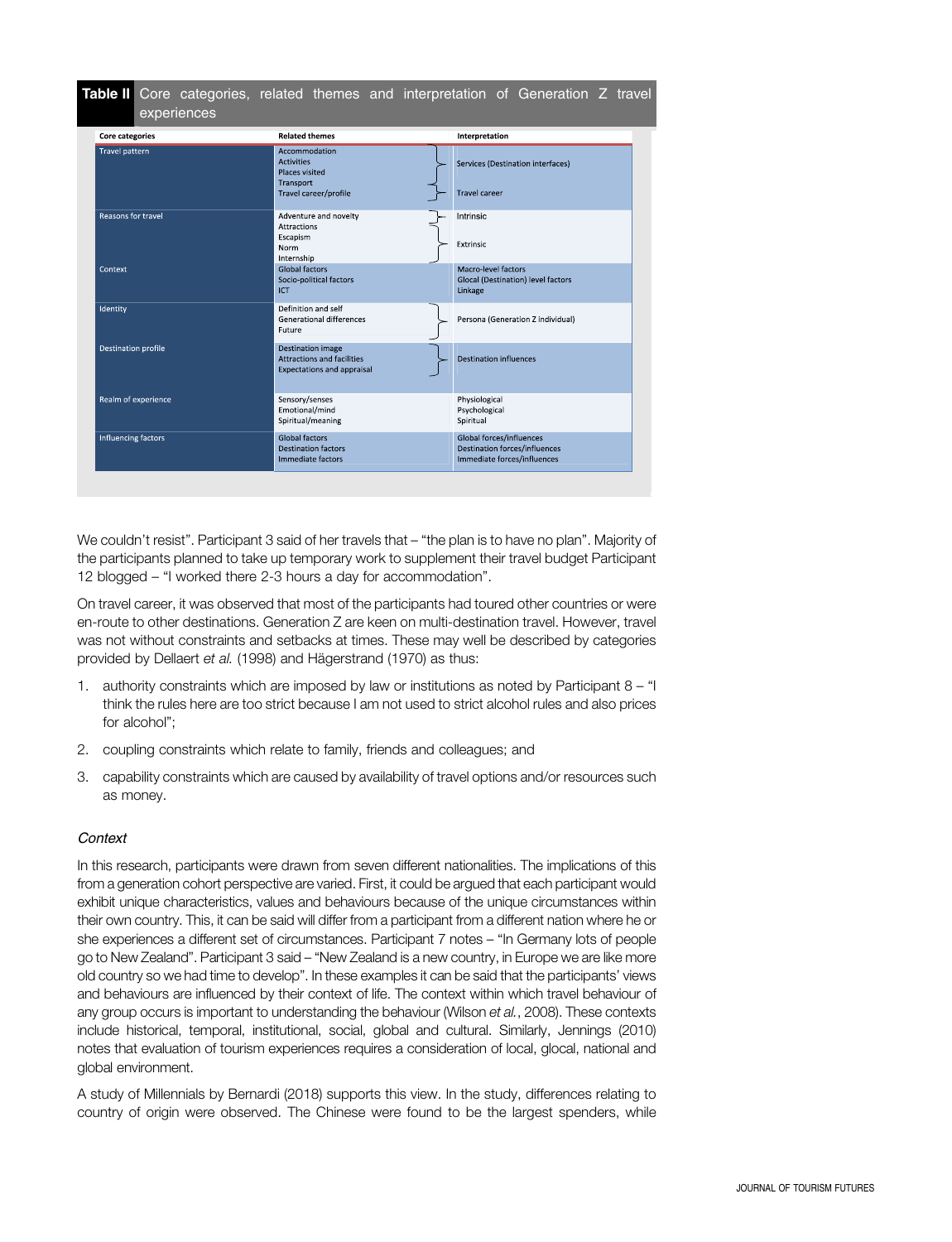Singaporeans and Indonesians were more budget conscious, seeking budget flights and accommodation. This would put to question the cross-cultural and cross-border generation cohort validity of shared behavioural and attitudinal patterns; each nation would have its own generation cohort. However, observations by Corbisiero and Ruspini (2018) repudiate this. They opine that, due to ubiquitous connectivity, this generation has more in common with their international peers than any previous generation.

#### Reasons for travel

While it is possible to locate Generation Z's multiple reasons for travel within different models in literature, an intrinsic-extrinsic classification is preferred for this research. Among the intrinsic factors are, seeking for adventure and novelty. The extrinsic factors included attractions, escapism and engaging in travel because it is the popular culture (norm). While it could be argued that escapism is also intrinsic in nature, it is generated by external circumstances such as undesirable events in country of residence or workplace. Participant 10 from the USA said – "I was kind of running away from the negative changes that are happening and I didn't really want to be associated with that I guess". An alternative classification would be on a hedonic-utilitarian continuum. Hedonic reasons have to do with emotional and experiential aspects while utilitarian are benefits driven (Asraar, 2015). Generation Z behaviour and choices were not only consistent with the search of travel experiences, but also with the quest for value for the resources invested in the travel.

Travel for Generation Z is also a time of conviviality, socialisation and empowerment (Haddouche and Salomone, 2018). In travelling, new friendships were forged, interactions with locals and fellow travellers craved and deeper meanings to personal life and self-development sought. Participant 9 – "I've met people now in my hostel, now we are going in March for a road trip". Furthermore, travel was attributed to the popular concept known as fear-of-missing-out. This is a pervasive apprehension that others might be having rewarding experiences from which one is absent (Przybylski et al., 2013). A survey by Smith (2018) corroborates this, reporting that 82 per cent of Generation Z regretted losing out on chances to travel.

Two participants were travelling on internship. However, these participants were intent on using internship as the means to get to New Zealand and do some travelling. While the participants expressed a desire to tour more places in New Zealand, the time limit on their internship prevented them from undertaking longer trips. The diversity of flora and fauna motivated one of the travellers whose interests are botany to visit and immerse in the country's nature. Research shows that the 15–24 year old age groups are more likely to travel for educational purposes when compared to older age groups (Collins and Tisdell, 2002; Huh and Park, 2010). Related to this is partnership and transnational connections between organisations which saw the two afore mentioned participants travel to New Zealand as interns through partnership of an organisation in Germany with a New Zealand-based organisation.

#### Destination profile

This relates to perceptions about New Zealand as a destination, the attractions and facilities and the resultant expectations. Expectations are further linked to the appraisal of the destination by the traveller, which relates to satisfaction or dissatisfaction. Eventually, this will influence the sort of experience that the traveller has. However, a destination is not just a geographical unit but is also subject to people's judgement and evaluation (Chen and Šegota, 2015). Implied are not only the evident physical features but, also the abstract and subjective psychological elements as perceived by the tourist. Elsewhere, this dichotomy is observed by Echtner and Ritchie (1993) who opine that destinations have functional (tangible) and psychological (abstract) characteristics.

Several media were responsible for communicating and enhancing New Zealand's image as perceived by Generation Z. These included film and the movies, social media, referrals as well as agencies and organisations. Participant 1 – "the reason I actually came here is because I was watching the Hobbit. It was such amazing landscape that I felt that this should be the place I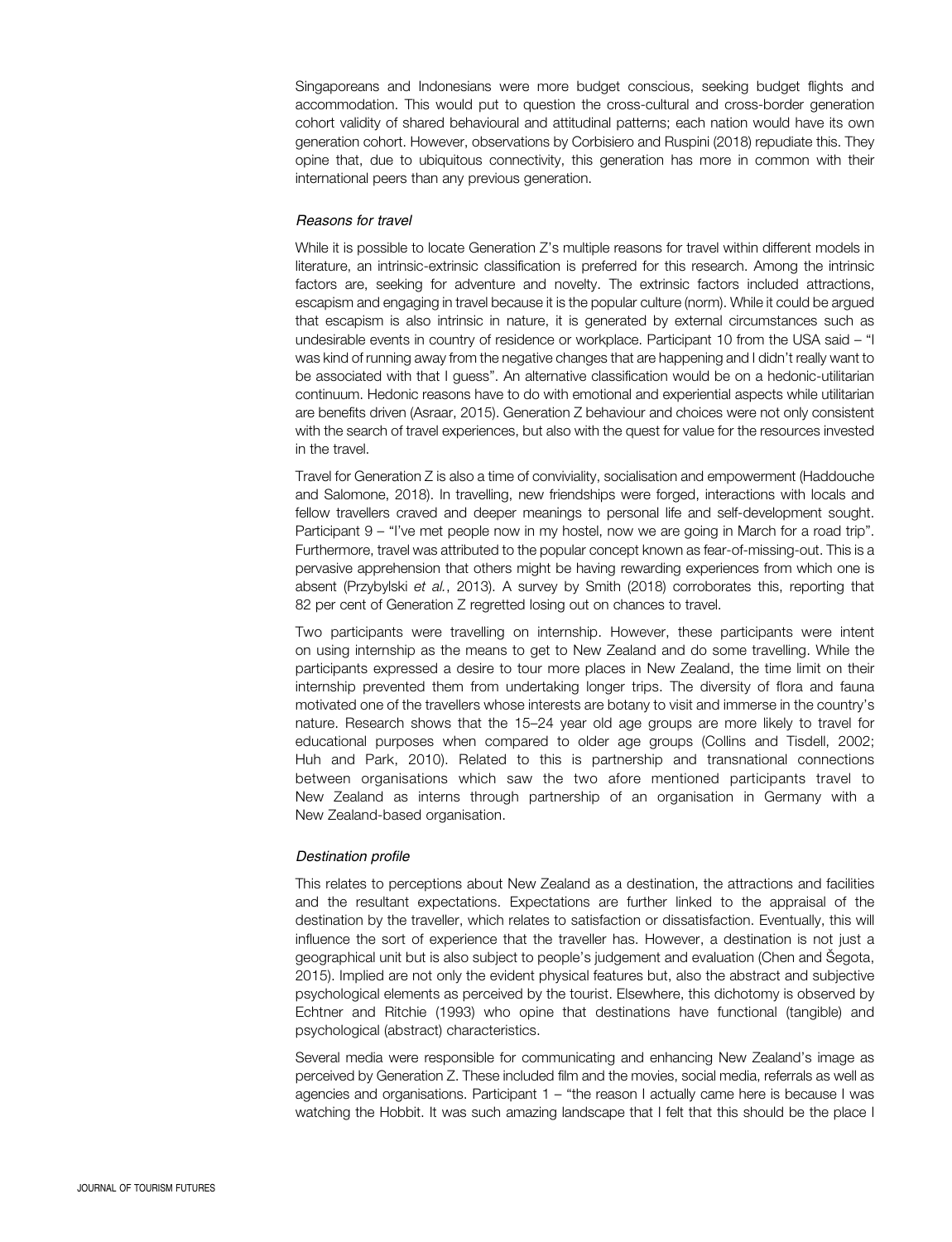should come first". In categorising destination image Avraham and Ketter's (2008) model proves to be helpful and is applied as follows:

- 1. cognitive which constitutes what Generation Z knew about the destination;
- 2. affective which relates to Generation Z's feelings about the destination;
- 3. evaluative which describes how the destination was appraised Participant 3 "I think the rules here are too strict because I am not used to strict alcohol rules"; and
- 4. behavioural which is tied to decisive actions to undertake an activity or to visit a place.

The regular frequency of terrorist attacks has seen increased measures by governments to curb the menace. This has significantly changed the mind-set of international tourists. Some of the participants believed destinations have become safer because of terror attacks. Reasons presented included the resultant increase in surveillance and security procedures. Still others believed that shrinking back from travelling would mean a triumph of terrorism. It would therefore appear that, Generation Z has become accustomed to and adapted to the volatile global environment in which they have grown up in.

On environmental issues a participant thought it contradictory that New Zealand is portrayed as this pristine green environment but there appeared to be a crisis with plastic bags: Participant 8 – "I always thought New Zealand is so natural, and they take care of their environment but, the biggest problem is the plastic bags at the super market, it's so crazy". This participant also considered it paradoxical that there were issues with harsh sun rays, but that protective sunscreen was expensive or at least higher than at her home country.

A further area of focus is the socio-political issues in the destination (New Zealand). Commenting on society, a participant reported what they perceived as discrimination against indigenous people. There was a feeling that the Maori were treated unfairly. Participant 2 – "We spoke to a lot of Maori and local people and I think, I don't know whether it's right to say but, there was quite a lot of discrimination which we found shocking". Separately, some participants who engaged in part time jobs felt exploited by their employers. Another participant felt extorted by mechanics and car dealers. The use of English as an official language contributed to a seamless and fulfilling experience to some as it eliminated possible language barriers: Participant 7 – "Because it is an English country and a lot of people speak English so it's a good place to come". However, this might be viewed differently by participants drawn from non-English speaking regions. Immigration policy permitting work is critical to the long period of stay. Participants needed work to supplement their travel budget or subsidise on spending such as accommodation and activities.

Seasonality and weather patterns were factored before and during travel. To some the timing of the trip was to coincide with Summer season in the destination. Participant 9 – "Winter is starting in Germany. This is the reason I came here". Locally, some participants altered their schedules to fit to the weather patterns of the time. Whereas the majority favoured Summer, there were some who, because of their passion for skiing thought Winter months would be good time to plan a visit to Queenstown. A study in Romania showed that seasonality was a determinant of the type of adventure and sport tourism practiced by the youth (Demeter and Brătucu, 2014). New Zealand statistical data show a preference for the warmer Autumn and Summer months by international travellers. In the year 2017, international arrivals during the Autumn–Summer months were 57.8 per cent while Spring–Winter months were 42.2 per cent (Smiler, 2018). In this regard, global, socio-political and environmental factors appear to alter or modify the travellers' behaviours and contribute to their overall experience.

Because Generation Z is characterised as being digitally adept, social and mobile, ICT is a critical component and a linkage to services or to the outer world. The widespread use of mobile apps, such as Campmate, and the reliance on social media was a common feature among the participants. Participant 1 – "Instagram is a big feature because I have seen so many beautiful pictures of New Zealand holy crap and I want to visit these places and take these exact photos". There was reliance on social media to make travel decisions. These technological advancements facilitate ease of access to information, facilities and places. Therefore, Generation Z behavioural patterns in a destination and their experiences may be impacted or influenced by ICT advancements.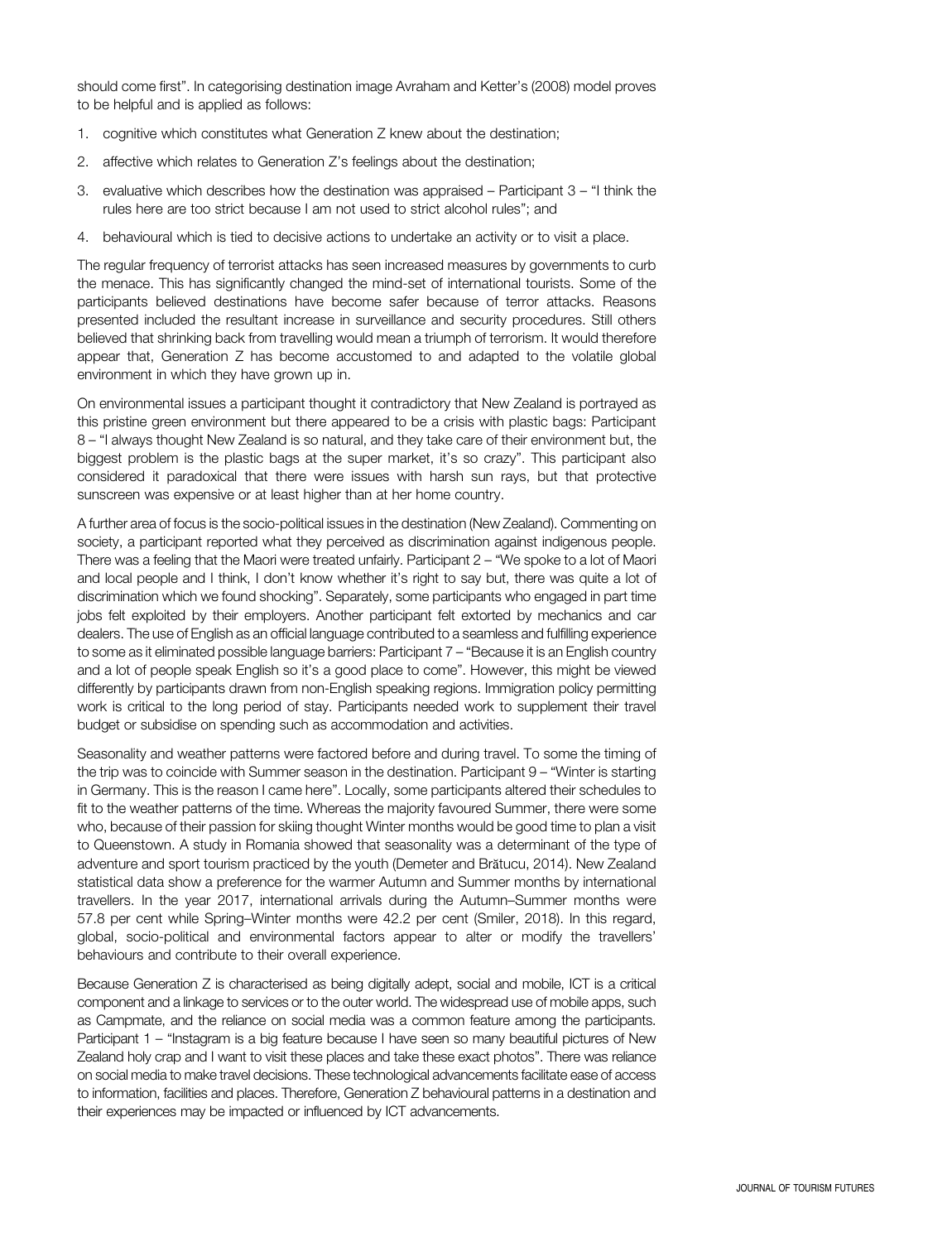#### **Identity**

It is observed that travel offered the opportunity to plan one's life. Being far away from the accustomed way of life, New Zealand provided the requisite environment for self-reflection: Participant 3 – "I think in those moments you really get to know yourself". Photos and experiences shared online by the participants is a way of building personal identity and part of experience (Bernardi, 2018).

#### Realm of experience

Generation Z experiences in New Zealand were explained in varied and multiple ways. Participant 16 blogged – "One of the activities made one of my dreams come true; it was snorkelling with dolphins. It was one of the best experiences I've had". Participant 14 blogged – "For the first night I stopped in a free camping near Timaru. It was really creepy". Some described the landscape/ sceneries as "amazing and breath taking views". However, these varied experiences fit within three realms:

- 1. physiological realm (sensory experience relating to body);
- 2. psychological realm (cognitive, affective and conative experiences relating to the soul); and
- 3. spiritual realm spirit (spiritual experiences relating to spirit).

Seemingly, this agrees with Walls' (2013) definition of tourist experience as a blend of many individual elements coming together and may involve the tourist emotionally, physically and intellectually. Indeed, everything tourists go through at a destination can be experience, whether behavioural or perceptual, cognitive or emotional, expressed or implied (Oh et al., 2007). Noteworthy though is that, the reasons and patterns of travel exhibited by Generation Z do not appear to be fundamentally different to previous generations when they were of the same age. In this regard, this research evinces extant literature on youth/backpacker/gap year or even other recent generations such as Generation Y travellers (Adler, 1985; Benckendorff et al., 2010; Luo et al., 2015; Richards, 2015). While the reasons and/or patterns may be similar, contemporary factors can impact on a generation's experiences. The advances in technology (internet, social media and smartphones), for example, have fostered internet-based travel services, thus, altering traveller expectations, and resultant travel experiences.

#### Conclusions and recommendations

A more holistic definition or discourse on the tourist experience requires contextualisation. This requires incorporation of different strands or thoughts, and different disciplines. In this regard, three factors are considered as shaping Generation Z experiences as shown in the theoretical model (see Figure 2):

- 1. Immediate influences ( forces) including family, friends, events in the home country. Participant 13 offered – "We took a bath in the outdoor bathtubs of the villa. It was like a childhood memory. As children we always used to take a bath together. Still another observed, we grew up buying fish in a supermarket in plastic but here someone comes with fresh fish caught an hour ago".
- 2. Destination influences ( forces) including socio-political, cultural, physical features/ attributes. A participant talking about a local couple she met said – we ate together and shared our food. I really enjoyed listening to all their stories. Participant 3 noted – "I also did glow worms which is definitely an experience that I will remember probably for the rest of my life". On her part Participant 4 said – "We listened to locals' advice".
- 3. Global influences ( forces) including events with global ramifications, climate change, terrorism, financial volatility, geo-politics and technological advancements as noted by Participant 1 – "For me going to New Zealand it was like stepping out of the craziness happening in Europe". Participant 5 mentioned – "I'm from Germany, the east, so my parents did not get a chance to travel at all because of the separation […] I think they could only go to Ukraine and maybe Russia […] They didn't have the chance to travel like we are doing now".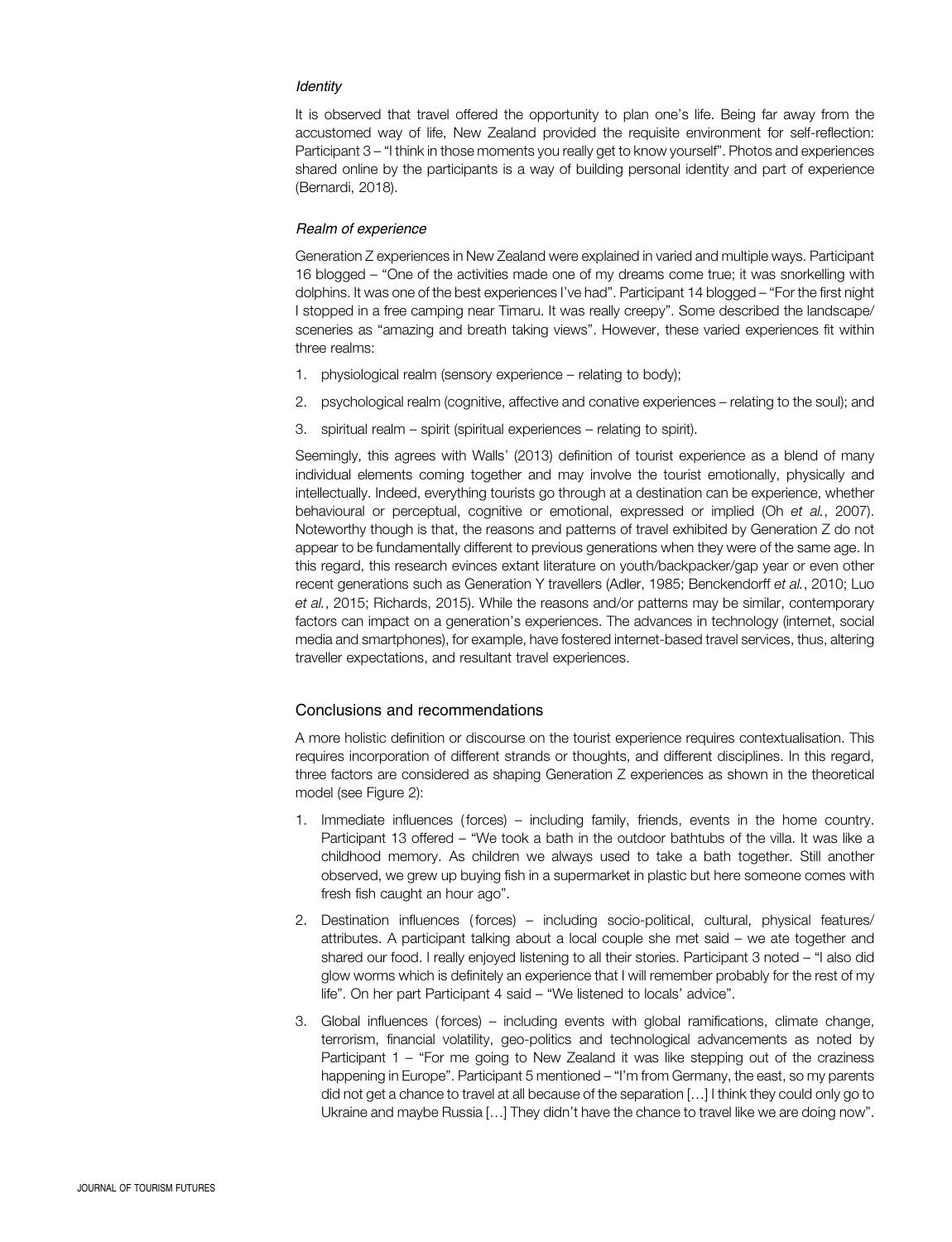

The individual arrives at the destination with embedded subjective elements as a result of interfacing with immediate influences and global influences. Additional elements are embedded in the individual through interfacing with the tourism system at the destination. The amalgamation of these elements contributes to the traveller's experience at the destination. The destination can further be described as an "agitator" or "instigator" of the experience. To effectively understand the individual's experience requires an appreciation of the context of life from which he/she has come. This entails awareness of both historical and contemporary influences in the life of that individual or group of individuals. While it is a logistical and practical impossibility to fully profile each individual travelling to a destination, an understanding of the multiple channels that contribute to the individual's ethos would lend additional credence to understanding and managing tourist experiences.

Generation Z is progressively taking the centre stage. Members of this generation will soon be the adults occupying leadership positions and become the financiers of tourism and travel. Investment into more research informed by an impending future is recommended. While tourism infrastructure development is important, significant focus needs to be placed on understanding the tourist of the future. Governments and tourism purveyors may require an ever-increasing budget to map out strategies to meet the continuously morphing needs of the future traveller. In addition, strategies are required to address the evolving global consumer trends, especially bearing in mind the global influences ( forces). Incorporating current technologies at every level should be at the forefront of government and industry future planning. This may include deployment of internet connectivity in remote areas which lack strong links. Greater flexibility in institutional frameworks, with less bureaucratic bottlenecks is further suggested. Destination marketers tend to concentrate on psychological aspects to appeal to the traveller. The goal, in this case, is creating an attractive image in the mind of travellers to get them to come to the destination. Emphasis is more about the destination. This research suggests shifting the focus to understanding the evolving traveller's needs and preferences.

A key limitation of the research is that the impact of significant events upon participants is assumed. A specific analysis of the events and the magnitude of their influence on the individual participants may be necessary. Research is recommended for not only the different ephemeral factors, but also longitudinal studies of generations.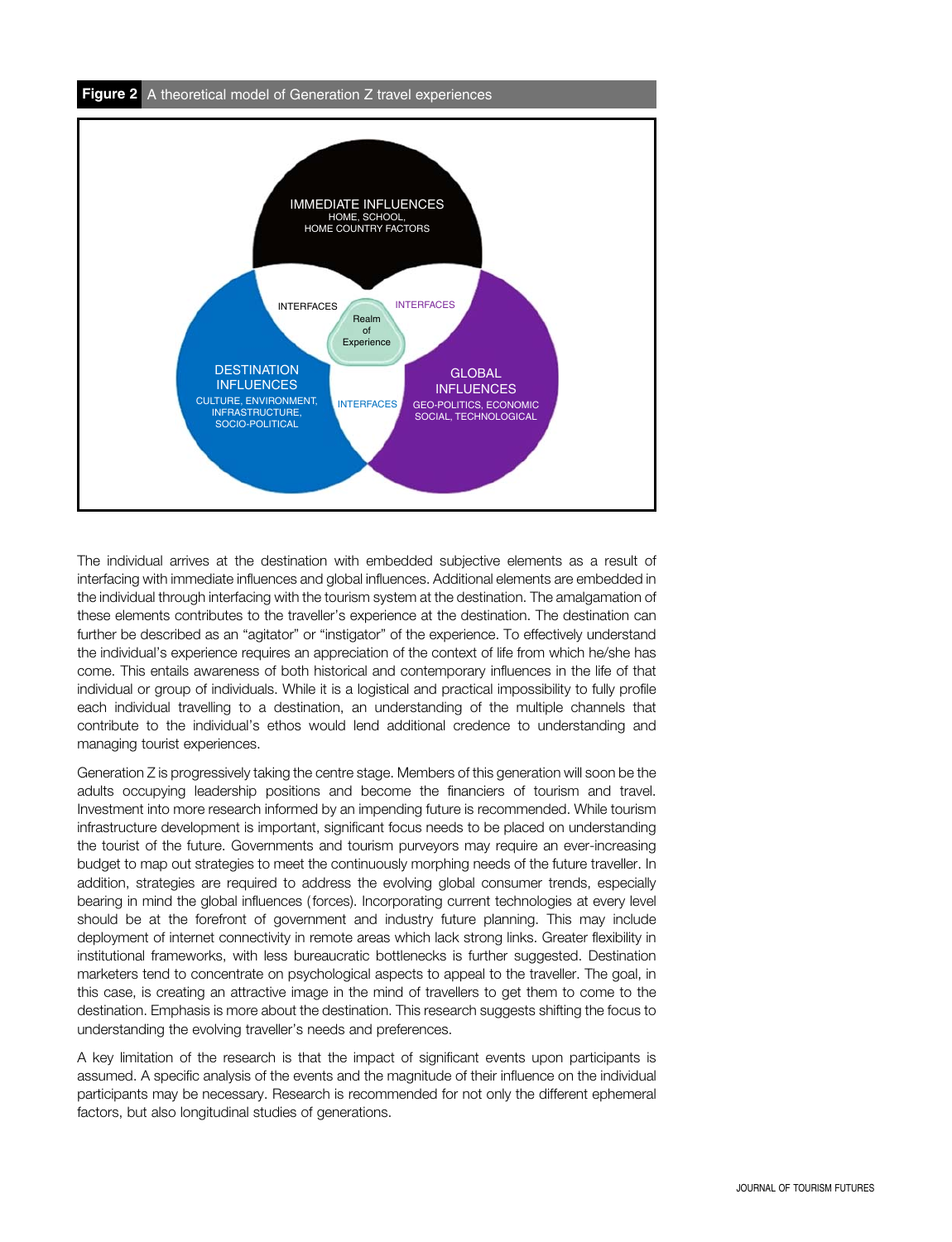#### **References**

Adler, J. (1985), "Youth on the road: reflections on the history of tramping", Annals of Tourism Research, Vol. 12 No. 3, pp. 335-54.

Asraar, A.K.A. (2015), "Utilitarian and hedonic motives of university students in their online shopping – a gender based examination", Global Management Review, Vol. 9 No. 4, pp. 75-91.

Avraham, E. and Ketter, E. (2008), Media Strategies for Marketing Places in Crisis. Improving the Image of Cities, Countries and Tourist Destinations, Butterworth-Heinemann, Amsterdam.

Barnes, R. (2018), "Gen-Z expert panel the 'little extraordinaires' to consult for Royal Caribbean", Cruise Trade News, May, available at: [www.cruisetradenews.com/gen-z-expert-panel-the-little-extraordinaires-to](www.cruisetradenews.com/gen-z-expert-panel-the-little-extraordinaires-to-consult-for-royal-caribbean/)[consult-for-royal-caribbean/](www.cruisetradenews.com/gen-z-expert-panel-the-little-extraordinaires-to-consult-for-royal-caribbean/) (accessed 16 May 2018).

Beldona, S., Nusair, K. and Demicco, F. (2009), "Online travel purchase behavior of generational cohorts: a longitudinal study", Journal of Hospitality Marketing & Management, Vol. 18 No. 4, pp. 406-20.

Benckendorff, P., Moscardo, G. and Pendergast, D. (2010), Tourism and Generation Y, CAB International, Cambridge, MA.

Bernardi, M. (2018), "Millennials, sharing economy and tourism: the case of Seoul", Journal of Tourism Futures, Vol. 4 No. 1, pp. 43-56.

Bernini, C. and Cracolici, M.F. (2015), "Demographic change, tourism expenditure and life cycle behaviour", Tourism Management, Vol. 47, pp. 191-205.

Charmaz, K. (2006), Constructing Grounded Theory: A Practical Guide Through Qualitative Analysis, Sage Publications, Thousand Oaks, CA.

Chen, N. and Šegota, T. (2015), "Resident attitudes, place attachment and destination branding: a research framework", Tourism and Hospitality Management, Vol. 21 No. 2, pp. 145-58.

Chhetri, P., Hossain, M.I. and Broom, A. (2014), "Examining the generational differences in consumption patterns in South East Queensland", City, Culture and Society, Vol. 5 No. 4, pp. 1-9.

Collins, D. and Tisdell, C. (2002), "Age-related lifecycles: purpose variations", Annals of Tourism Research, Vol. 29 No. 3, pp. 801-18.

Corbisiero, F. and Ruspini, E. (2018), "Millennials and Generation Z: challenges and future perspectives for international tourism", Journal of Tourism Futures, Vol. 4 No. 1, pp. 253-5.

Cutler, Q.S. and Carmichael, B. (2010), "The dimensions of the tourist experience", in Morgan, M., Lugosi, P. and Ritchie, B.J.R. (Eds), The Tourism and Leisure Experience: Consumer and Managerial Perspectives, Channel View Publications, Tonawanda, NY, pp. 3-26.

Dellaert, B.G.C., Ettema, D.F. and Lindh, C. (1998), "Multi-faceted tourist travel decisions: a constraint-based conceptual framework to describe tourists' sequential choices of travel components", Tourism Management, Vol. 19 No. 4, pp. 313-20.

Demeter, T. and Brătucu, G. (2014), "Typologies of youth tourism", Bulletin of the Transilvania University of Braşov Series V: Economic Sciences @BULLET, Vol. 7 No. 56, pp. 115-22.

Donnison, S. (2007), "Unpacking the millennials: a cautionary tale for teacher education", Australian Journal of Teacher Education, Vol. 32 No. 3, p. 1.

Duerden, M.D., Ward, P.J. and Freeman, P.A. (2015), "Conceptualizing structured experiences", Journal of Leisure Research Copyright, Vol. 47 No. 5, pp. 601-20.

Dwyer, L., Edwards, D., Mistilis, N., Roman, C. and Scott, N. (2009), "Destination and enterprise management for a tourism future", Tourism Management, Vol. 30 No. 1, pp. 63-74.

Echtner, C.M. and Jamal, T.B. (1997), "The disciplinary dilemma of tourism studies", Annals of Tourism Research, Vol. 24 No. 4, pp. 868-83.

Echtner, C.M. and Ritchie, J.R.B. (1993), "The measurement of destination image: an empirical assessment", Journal of Travel Research, Vol. 31 No. 4, pp. 3-13.

Eisner, S.P. (2005), "Managing Generation Y", SAM Advanced Management Journal, Vol. 70 No. 4, pp. 4-15.

Expedia (2017), "Connecting the digital dots: the motivations and mindset of European travellers", available at: [https://info.advertising.expedia.com/hubfs/Content\\_Docs/Premium\\_Content/pdf/Research\\_MultiGen\\_](https://info.advertising.expedia.com/hubfs/Content_Docs/Premium_Content/pdf/Research_MultiGen_Travel_Trends_European_Travellers-2017-09.pdf?t=1527792003705) [Travel\\_Trends\\_European\\_Travellers-2017-09.pdf?t](https://info.advertising.expedia.com/hubfs/Content_Docs/Premium_Content/pdf/Research_MultiGen_Travel_Trends_European_Travellers-2017-09.pdf?t=1527792003705)=1527792003705 (accessed 5 June 2018).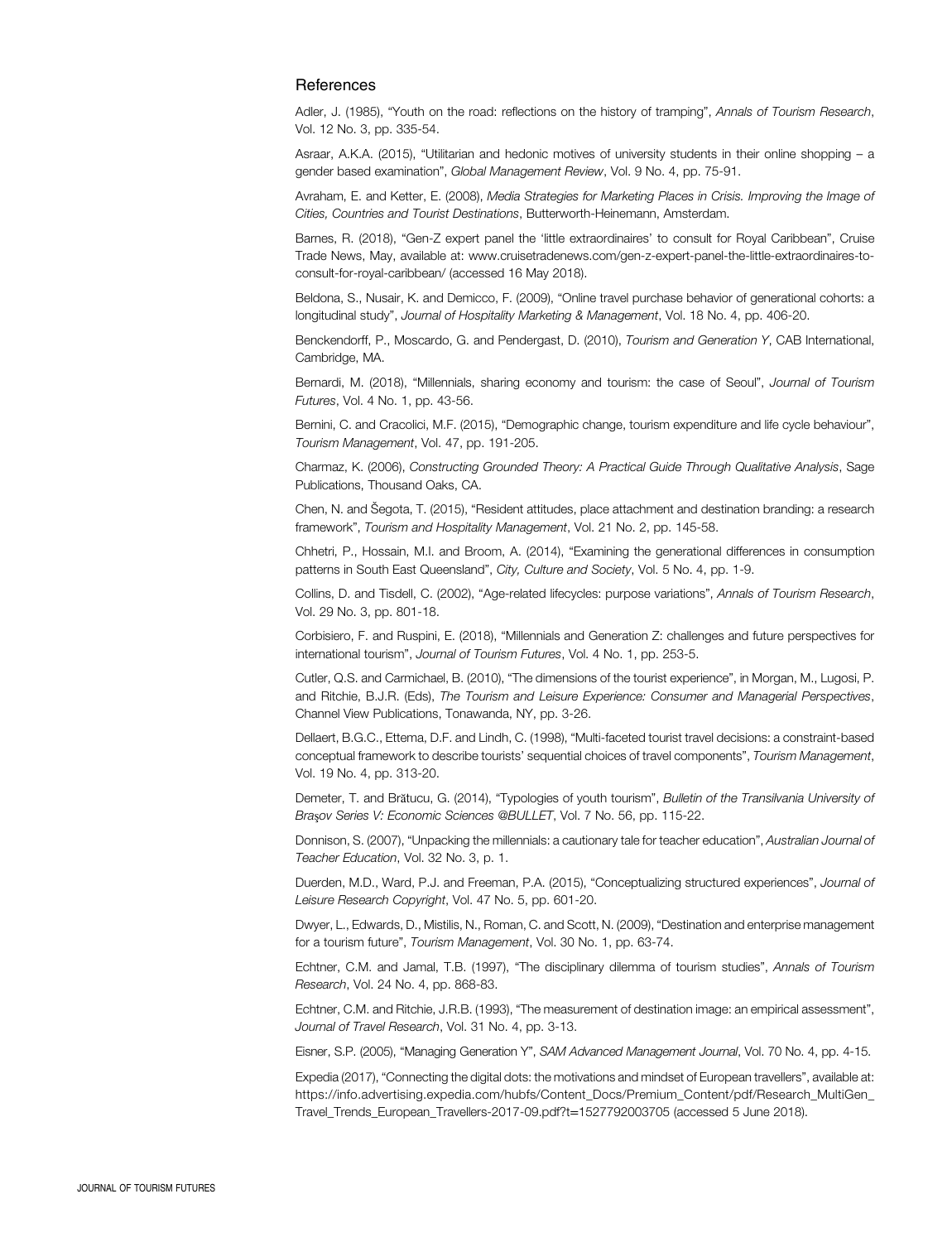Gardiner, S., Grace, D. and King, C. (2014), "The generation effect: the future of domestic tourism in Australia", Journal of Travel Research, Vol. 53 No. 6, pp. 705-20.

Goulding, C. (1998), "Grounded theory: the missing methodology on the interpretivist agenda", Qualitative Market Research: An International Journal European Journal of Marketing, Vol. 14 No. 4, pp. 50-7.

Grail Research (2011), "Consumers of tomorrow: insights and observations about Generation Z", available at: www.grailresearch.com/pdf/ContenPodsPdf/Consumers\_of\_Tomorrow\_Insights\_and\_Observations [About\\_Generation\\_Z.pdf](www.grailresearch.com/pdf/ContenPodsPdf/Consumers_of_Tomorrow_Insights_and_Observations_About_Generation_Z.pdf) (accessed 8 March 2018).

Grimm, B., Lohmann, K., Heinsohn, K., Richter, C. and Metzler, D. (2009), "The impact of demographic change on tourism and conclusions for tourism policy at a glance", available at: [http://observgo.uquebec.ca/](http://observgo.uquebec.ca/observgo/fichiers/73044_PSEC-15.pdf) [observgo/fichiers/73044\\_PSEC-15.pdf](http://observgo.uquebec.ca/observgo/fichiers/73044_PSEC-15.pdf) (accessed 11 May 2018).

Haddouche, H. and Salomone, C. (2018), "Generation Z and the tourist experience: tourist stories and use of social networks", Journal of Tourism Futures, Vol. 4 No. 1, pp. 69-79.

Hägerstrand, T. (1970), "What about people in regional science?", Papers of the Regional Science Association, Vol. 24 No. 1, pp. 7-21.

Hertz, N. (2016), "Think Millennials have it tough? For 'Generation K', life is even harsher", The Guardian, 19 March, available at: [www.theguardian.com/world/2016/mar/19/think-millennials-have-it-tough-for](www.theguardian.com/world/2016/mar/19/think-millennials-have-it-tough-for-generation-k-life-is-even-harsher)[generation-k-life-is-even-harsher](www.theguardian.com/world/2016/mar/19/think-millennials-have-it-tough-for-generation-k-life-is-even-harsher) (accessed 8 May 2018).

Holbrook, M.B. and Schindler, R.M. (1989), "Some exploratory findings on the development of musical tastes", Journal of Consumer Research, Vol. 16 No. 1, pp. 119-24.

Hollinshead, K. (2004), "A primer in ontological craft: the creative capture of people and places through qualitative research", in Phillimore, J. and Goodson, L. (Eds), Qualitative Research in Tourism: Ontologies, Epistemologies and Methodologies, Routledge, London, pp. 63-82.

Hookway, N. (2008), "Entering the blogosphere: some strategies for using blogs in social research", Qualitative Research, Vol. 8 No. 1, pp. 91-113.

Huh, C. and Park, S.H. (2010), "Changes in patterns of trip planning horizon: a cohort analytical approach", Journal of Hospitality Marketing & Management, Vol. 19 No. 3, pp. 260-79.

Jennings, G. (2010), "Research processes for evaluating quality experiences: reflections from the 'experience field(s)", in Morgan, M., Lugosi, P. and Ritchie, B.J.R. (Eds), The Tourism and Leisure Experience: Consumer and Managerial Perspectives, Channel View Publications, Bristol, pp. 81-98.

Jensen, Ø., Østergaard, P. and Lindberg, F. (2015), "How can consumer research contribute to increased understanding of tourist experiences? A conceptual review", Scandinavian Journal of Hospitality and Tourism, Vol. 15 No. S1, pp. 9-27.

Ketchum (2015), "Engaging Gen Z", available at:<www.ketchum.com/engaging-gen-z> (accessed 8 May 2018).

King, J. (2002), "Destination marketing organisations – connecting the experience rather than promoting the place", Journal of Vacation Marketing, Vol. 8 No. 2, pp. 105-8.

Larsen, S. (2007), "Aspects of a psychology of the tourist experience", Scandinavian Journal of Hospitality and Tourism, Vol. 7 No. 1, pp. 7-18.

Lee, T. and Crompton, J. (1992), "Measuring novelty seeking in tourism", Annals of Tourism Research, Vol. 19 No. 4, pp. 732-51.

Li, X., Li, X. (Robert) and Hudson, S. (2013), "The application of generational theory to tourism consumer behavior: an American perspective", Tourism Management, Vol. 37, pp. 147-64.

Luo, X., Huang, S. (Sam) and Brown, G. (2015), "Backpacking in China: a netnographic analysis of donkey friends' travel behaviour", Journal of China Tourism Research, Vol. 11 No. 1, pp. 67-84.

MacCannell, D. (1973), "Staged authenticity: arrangements of social space in tourist settings", American Journal of Sociology, Vol. 79 No. 3, pp. 589-603.

Morgan, M. (2010), "The experience economy 10 years on: where next for experience management", in Morgan, M., Lugosi, P. and Ritchie, B.J.R. (Eds), The Tourism and Leisure Experience: Consumer and Managerial Perspectives, Channel View Publications, Bristol, pp. 218-30.

Morgan, M., Lugosi, P. and Ritchie, B.J.R. (2010), The Tourism and Leisure Experience, Channel View Publications, Bristol.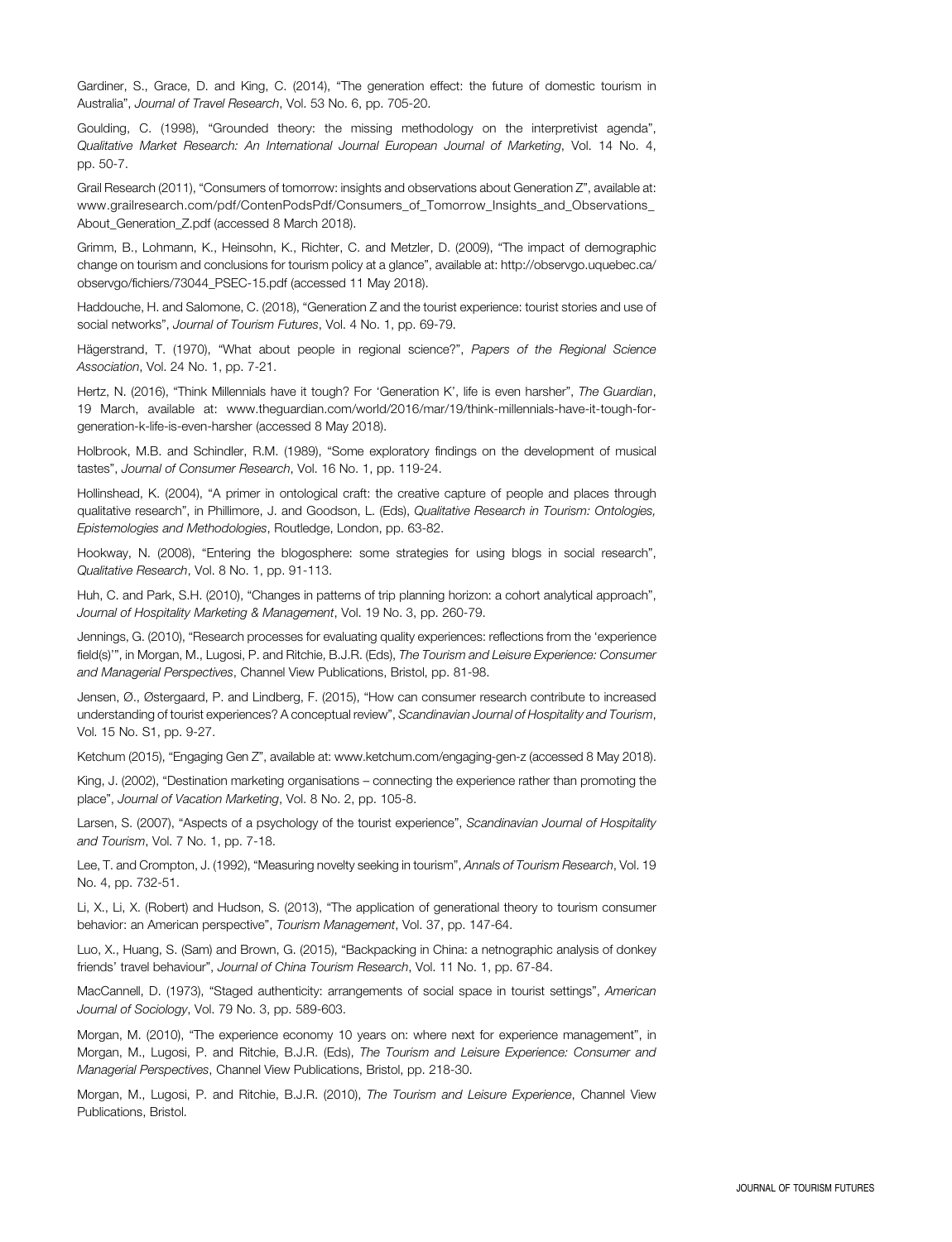Moscardo, G., Murphy, L. and Benckendorff, P. (2010), "Generation Y and travel futures", in Yeoman, I., Hsu, C., Smith, C. and Watson, S. (Eds), Tourism and Demography, Goodfellow Publishers, Oxford, pp. 87-100.

O'Dell, T. (2007), "Tourist experiences and academic junctures", Scandinavian Journal of Hospitality and Tourism, Vol. 7 No. 1, pp. 34-45.

Oh, H., Fiore, A.M. and Jeoung, M. (2007), "Measuring experience economy concepts: tourism applications", Journal of Travel Research, Vol. 46 No. 2, pp. 119-32.

Oppermann, M. (1995), "Family life cycle and cohort effects: a study of travel patterns of German residents", Journal of Travel & Tourism Marketing, Vol. 4 No. 1, pp. 23-44.

Pennington-Gray, L., Kerstetter, D.L. and Warnick, R. (2003), "Forecasting travel patterns using Palmore's cohort analysis", in Song, H. and Wong, K.K.F. (Eds), Tourism Forecasting and Marketing, Taylor & Francis, New York, NY, pp. 127-45.

Phillimore, J. and Goodson, L. (2004), "Progress in qualitative research in tourism: epistemology, ontology and methodology", in Phillimore, J. and Goodson, L. (Eds), Qualitative Research in Tourism: Ontologies, Epistemologies and Methodologies, Routledge, London, pp. 3-29.

Przybylski, A.K., Murayama, K., DeHaan, C.R. and Gladwell, V. (2013), "Motivational, emotional, and behavioral correlates of fear of missing out", Computers in Human Behavior, Vol. 29 No. 4, pp. 1841-8.

Quan, S. and Wang, N. (2004), "Towards a structural model of the tourist experience: an illustration from food experiences in tourism", Tourism Management, Vol. 25 No. 3, pp. 297-305.

Read, A. and Truelove, C. (2018), "The incoming tide of Generation Z", AMA Quarterly, Vol. 4 No. 10, pp. 43-6.

Rentz, J.O., Reynolds, F.D. and Stout, R.G. (1983), "Analyzing changing consumption patterns with cohort analysis", Journal of Marketing Research, Vol. 20 No. 1, pp. 12-20.

Richards, G. (2015), "The new global nomads: youth travel in a globalizing world", Tourism Recreation Research, Vol. 40 No. 3, pp. 340-52.

Schewe, C.D. and Meredith, G. (2004), "Segmenting global markets by generational cohorts: determining motivations by age", Journal of Consumer Behaviour, Vol. 4 No. 1, pp. 51-63.

Schewe, C.D. and Noble, S.M. (2000), "Market segmentation by cohorts: the value and validity of cohorts in America and abroad", Journal of Marketing Management, Vol. 16 Nos 1-3, pp. 129-42.

Schmitt, B.H. (1999), Experiential Marketing : How to Get Customers to Sense, Feel, Think, Act, and Relate to your Company and Brands, Free Press, New York, NY.

Schuman, H. and Scott, J. (1989), "Generations and collective memories", American Sociology Review, Vol. 54 No. 3, pp. 359-81.

Seemiller, C. and Grace, M. (2016), Generation Z goes to College, John Wiley & Sons, San Francisco, CA.

Skinner, H., Sarpong, D. and White, G.R.T. (2018), "Meeting the needs of the Millennials and Generation Z: gamification in tourism through geocaching", Journal of Tourism Futures, Vol. 4 No. 1, pp. 93-104.

Smiler, J. (2018), "New Zealand tourism state of the industry 2017", available at: [https://tia.org.nz/assets/](https://tia.org.nz/assets/Uploads/State-of-the-Tourism-Industry-2017-final.pdf) [Uploads/State-of-the-Tourism-Industry-2017-final.pdf](https://tia.org.nz/assets/Uploads/State-of-the-Tourism-Industry-2017-final.pdf) (accessed 8 May 2018).

Smith, A. (2018), Generation Z is the most Regretful of all Ages about Missed Travel Opportunities, Lonely Planet, 15 May, available at:<www.lonelyplanet.com/news/2018/05/14/generation-z-missed-travel-opportunities/> (accessed 8 June 2018).

Southan, J. (2017), "From boomers to Gen Z: travel trends across the generations", Globetrender Magazine, 19 May, available at:<http://globetrendermagazine.com/2017/05/19/travel-trends-across-generations/> (accessed 8 June 2018).

Southgate, D. (2017), "The emergence of Generation Z and its impact in advertising: long-term implications for media planning and creative development", Journal of Advertising Research, Vol. 57 No. 2, pp. 227-35.

Sparks and Honey (2014), "Meet Generation Z: forget everything you learned about Millenials", available at: <https://emp-help-images.s3.amazonaws.com/summitpresentations/generationZ.pdf> (accessed 8 June 2018).

Stamboulis, Y. and Skayannis, P. (2003), "Innovation strategies and technology for experience-based tourism", Tourism Management, Vol. 24 No. 1, pp. 35-43.